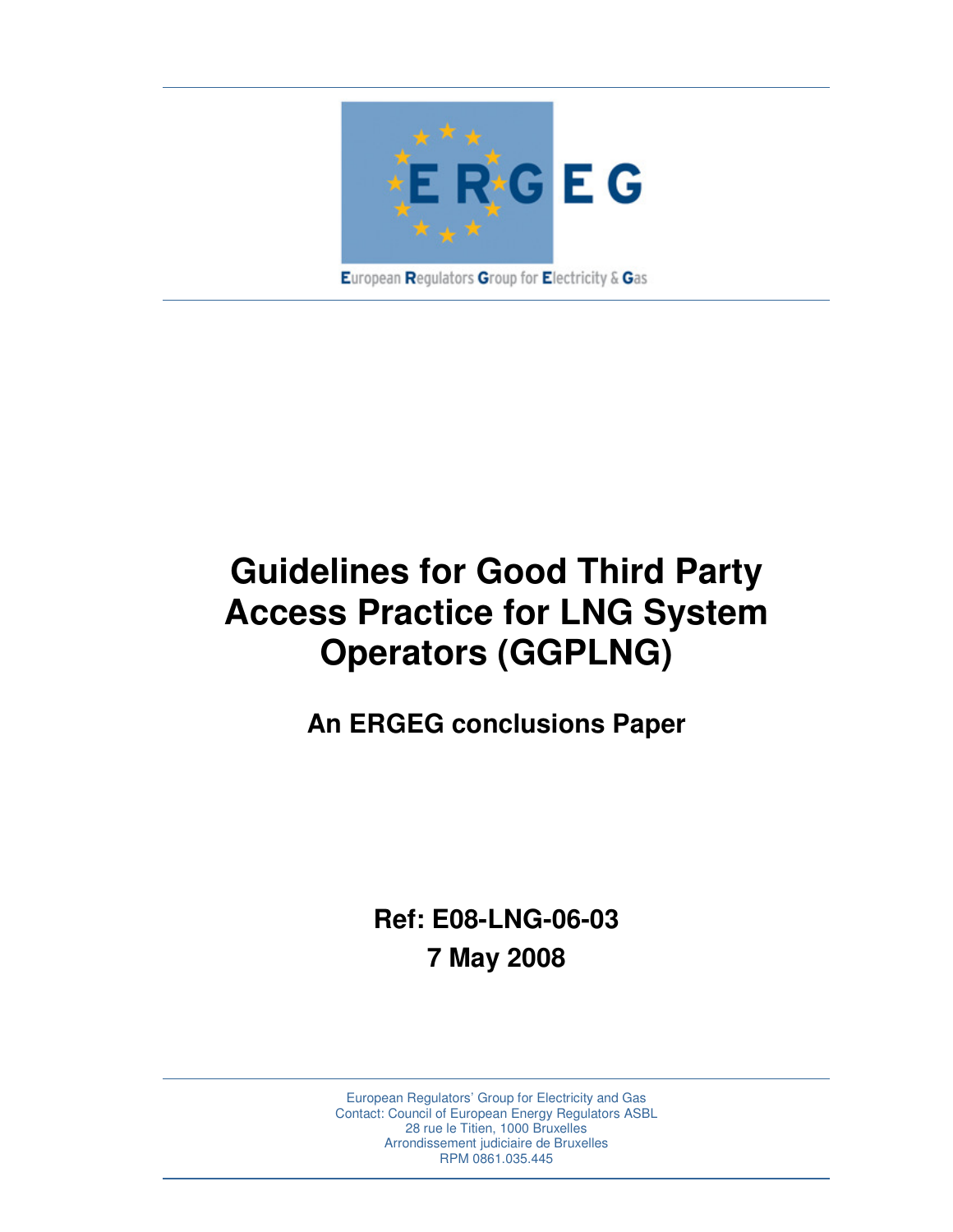

# **Table of Contents**

| 1.           | <b>SCOPE AND OBJECTIVES OF THE GGPLNG</b>                                                        | 3               |
|--------------|--------------------------------------------------------------------------------------------------|-----------------|
| $\mathbf{2}$ | <b>DEFINITIONS</b>                                                                               | 4               |
| 3            | <b>TARIFFS FOR ACCESS TO THE SYSTEM</b>                                                          | 5               |
| 4            | <b>TPA SERVICES</b>                                                                              | 6               |
|              | 4.1 Roles and responsibilities                                                                   | 6               |
|              | 4.2 Necessary TPA services                                                                       | 7               |
|              | 4.3 Other requirements to assure proper TPA services:                                            | 8               |
| 5            | <b>CAPACITY ALLOCATION AND CONGESTION MANAGEMENT</b>                                             | 12              |
|              | 5.1 Capacity Calculation                                                                         | 12 <sup>2</sup> |
|              | 5.2 Principles underlying Capacity Allocation mechanisms and congestion management<br>procedures | 12.             |
|              | 5.3 Congestion Management                                                                        | 13              |
| 6            | <b>TRANSPARENCY REQUIREMENTS</b>                                                                 | 15              |
| 7            | <b>TRADING OF CAPACITY RIGHTS</b>                                                                | 17              |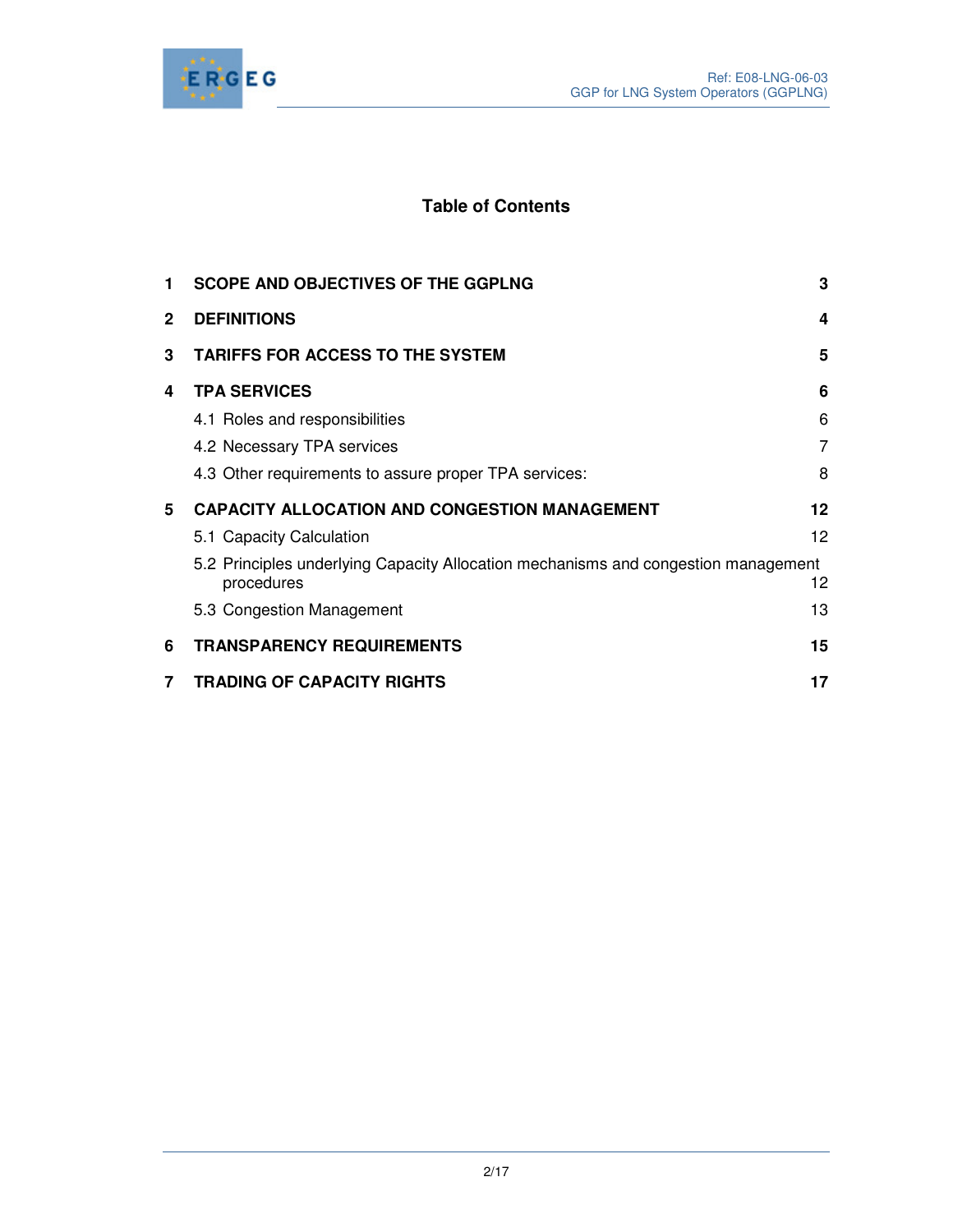

# **1 Scope and Objectives of the GGPLNG**

The GGPLNG relate to Third Party Access (TPA) to LNG facilities in accordance with Article 18 of the European Directive 2003/55/EC, which establishes the implementation of a regulated TPA (rTPA) system for LNG facilities based on published tariffs; whereby at least the tariff methodologies are approved by the regulatory authority prior to their entry into force. A first step towards establishing common rules for access to rTPA LNG facilities was made with the adoption of two framework documents at the  $5<sup>th</sup>$  Madrid Forum in 2002: Recommendations on Guidelines for Good Practice in relation to TPA services, tarification, balancing, etc.<sup>1</sup> and Guidelines on calculation methodologies and transparency requirements with regard to available capacities of gas transmission, LNG and storage facilities<sup>2</sup>. Several rTPA regimes currently exist in Europe. All of these are lawful systems, designed to promote investment in LNG infrastructures and competition in gas markets.

The GGPLNG do not go beyond the Directive 2003/55/EC in creating or restricting TPA rights. The GGPLNG are intended as possible input from ERGEG for an amendment to Regulation 1775/2005 and its annexes. Before the approval of the modification of the Regulation these could serve as non-binding guidelines. For this reason, the paper is structured according to the above mentioned EU Regulation and does not repeat what is already stated in the Regulation.

If a provision already existed in an approved document, the authors used approved wording when possible. The main sources used in drafting these guidelines are:

- The existing annex of Regulation 1775/2005
- Directive 2003/55/EC, especially the terms defined in article 2
- The Guidelines for Good TPA Practice for Storage System Operators (GGPSSO), adopted by the Joint Working Group of the European Gas Regulatory Forum (Madrid Forum) of 23 March 2005
- The two CEER papers presented at the  $5<sup>th</sup>$  Madrid Forum in 2002, as mentioned above.

These Guidelines take into account the responses received to the consultation on the Draft Guidelines of Good TPA Practice for LNG. The responses received have been summarized in the Evaluation of Comments paper (E08-LNG-06-02).

Also, the advice of an independent consultant was sought to assess the extent to which existing access rules to LNG facilities are working or could be improved and to determine if there is a need for harmonization, for both regulatory practice and operational rules. The main objective is to provide recommendations to ensure that LNG contributes to an increasingly competitive and secure European gas market.

-

<sup>&</sup>lt;sup>1</sup> The text explicitly refers to LNG facilities in § 3.1.

<sup>&</sup>lt;sup>2</sup> This text was not approved by GTE: cfr Conclusions of the Forum, § 15.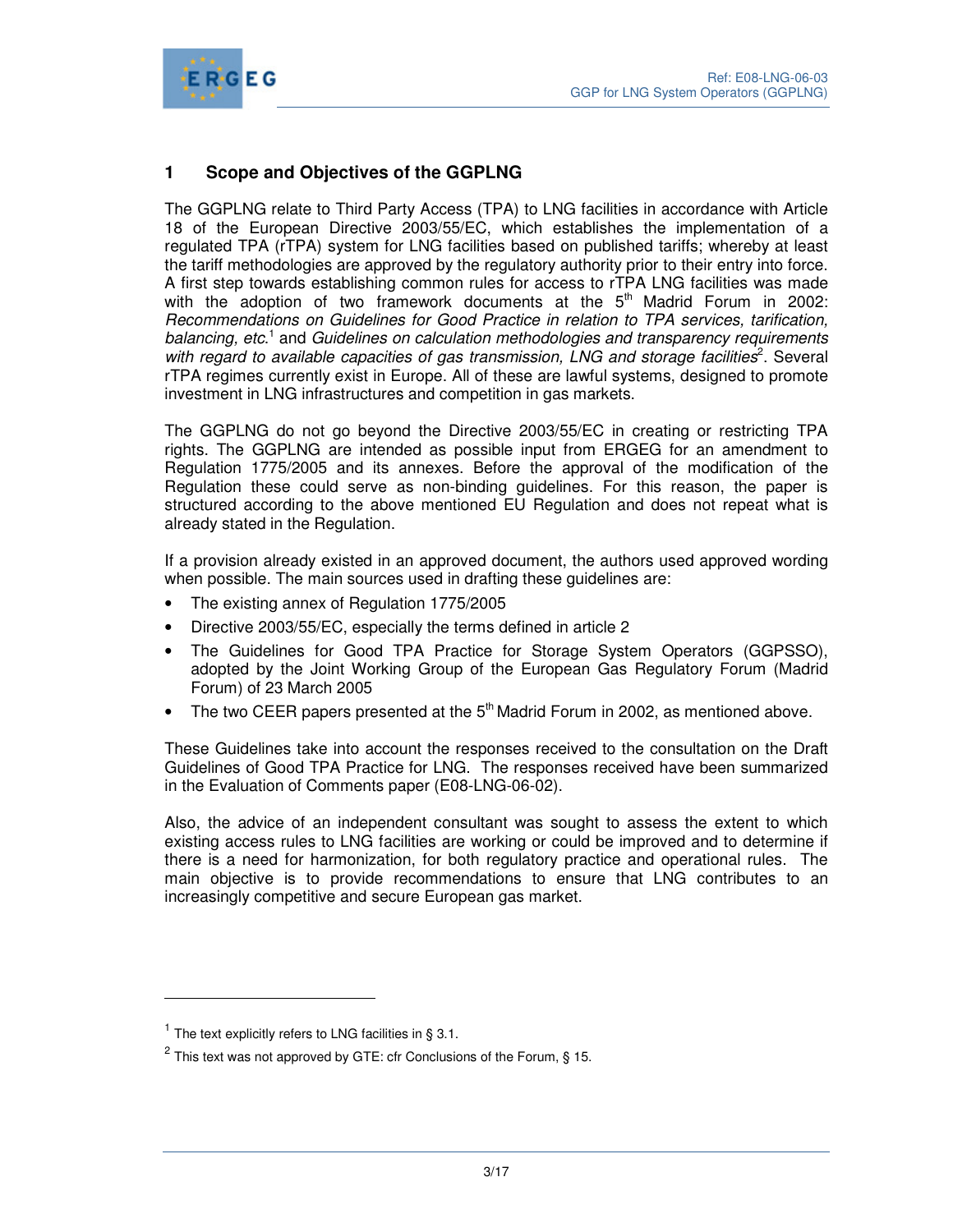

Should the Guidelines be endorsed as an amendment to Regulation 1775/2005, the amended regulation will have to prescribe the implementation date. According to Article 10 of the Regulation 1775/2005, the regulatory authorities must ensure compliance with this Regulation and its Annexes.

## **2 Definitions**

The terms listed below will be used in these Guidelines in the sense defined as follows. For other terms included in these Guidelines, like i.e. nominations, long term services, secondary markets, etc., the definition included in Regulation 1775/2005, will be adapted for LNG, using LSO instead of TSO, LNG terminal instead of transmission network and transmission facility, and LNG terminal user instead of network user.

| <b>LNG</b>                         | Liquefied natural gas;                                                                                                                                                                                                                                                     |
|------------------------------------|----------------------------------------------------------------------------------------------------------------------------------------------------------------------------------------------------------------------------------------------------------------------------|
| Standard<br>bundled LNG<br>service | A bundled service offered by a LSO consisting, at least, of a right to berth an<br>LNG carrier during a certain window of time, the right to unload the LNG, a<br>temporal LNG storage capacity, and a regasification service with the<br>corresponding send-out capacity; |
| Terminal user                      | A customer or a potential customer of the LSO;                                                                                                                                                                                                                             |
| <b>LSO</b>                         | <b>LNG System Operator;</b>                                                                                                                                                                                                                                                |
| <b>NRA</b>                         | National Regulatory Authority;                                                                                                                                                                                                                                             |
| Unloading<br>window                | The period of time during which the terminal user has access to the<br>infrastructure needed to unload the LNG from the cargo to the LNG facility;                                                                                                                         |
| Regasification                     | The process of vaporizing LNG in order to send out natural gas in the<br>downstream system:                                                                                                                                                                                |
| Ship vetting                       | Consists of an in-depth assessment process of an LNG ship in order to<br>determine if it is suitable for gas transportation and unloading LNG.                                                                                                                             |
| <b>LNG</b> facility                | Definition in article 2.11 of Directive 2003/55/EC.                                                                                                                                                                                                                        |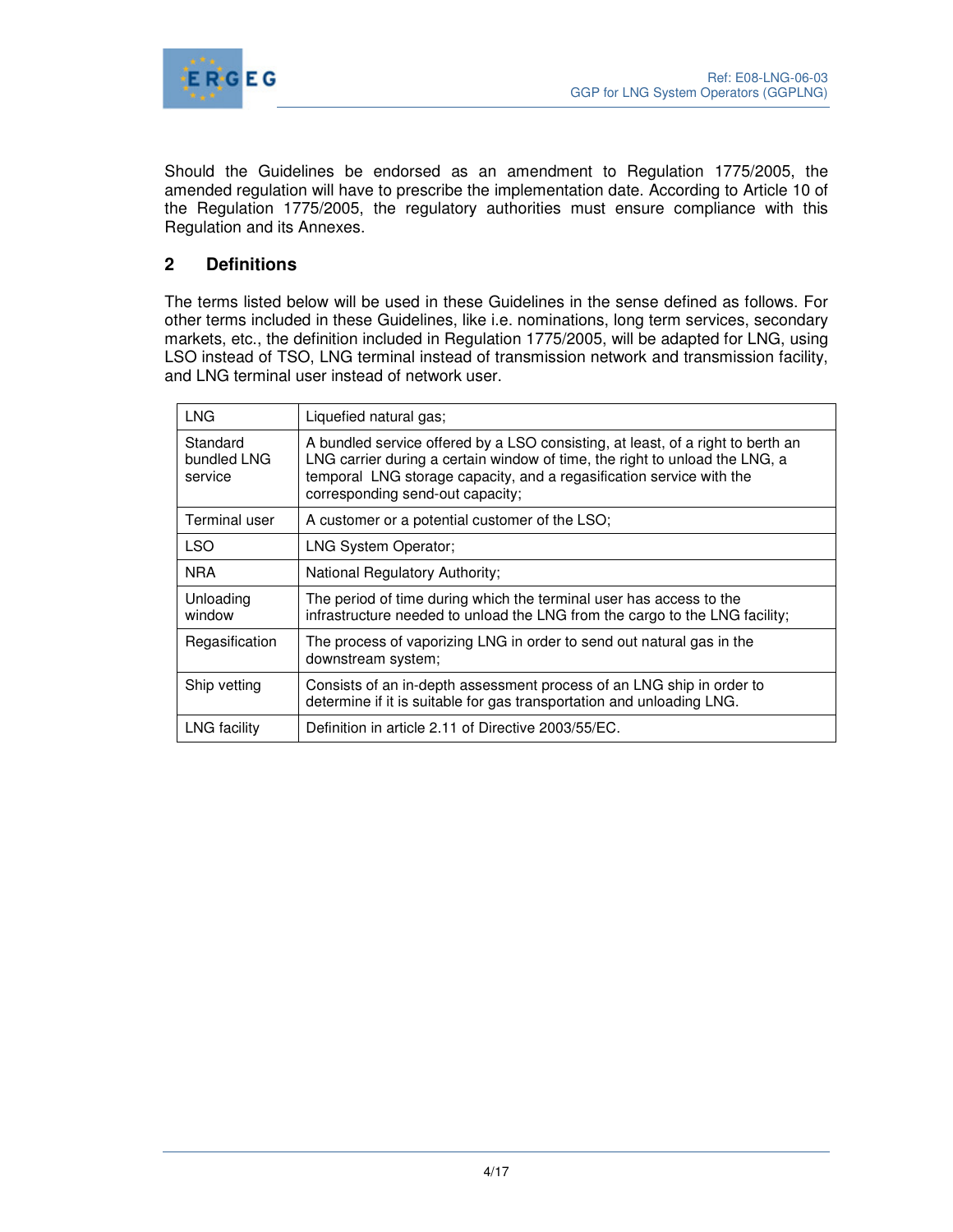

## **3 Tariffs for access to the system**

Tariffs or the methodologies used to calculate them, applied by LSO and approved by the regulatory authorities pursuant to Article 25(2) of Directive 2003/55/EC, as well as tariffs published pursuant to Article 18 (1) of that Directive, shall be transparent and reflect actual costs incurred, insofar as such costs correspond to those of an efficient and structurally comparable LSO, whilst including appropriate return on investments, and where appropriate, taking account of the benchmarking of tariffs by the regulatory authorities. Tariffs, or the methodologies used to calculate them, shall be applied in a non-discriminatory manner.

The tariff regime shall:

- a. contain a detailed description of its objectives and priorities;
- b. be cost-reflective;
- c. contain the methodology for the calculation of tariffs and LSO revenues;
- d. in case of market based capacity allocation, specify the allocation of the extra revenues from congestion;
- e. specify the competent authority for tariff setting, and for appeal;
- f. provide indications on the publication of tariffs.

The tariff structure of the LSO shall:

- a. facilitate efficient commercialisation and incentive for the efficient use of the system;
- b. be reviewed, when necessary, taking into account developments in the market, without prejudice to long term regulated tariffs. The frequency of this review should strike a balance between the effective reflectivity of the costs and the market need for tariff stability, and will be performed in a transparent way;
- c. contain an appropriate split between capacity and commodity charges.

The costs associated with gas quality adjustment for the incoming LNG to meet the grid specifications must be paid by the users of these services and shall take into account equipment investment and the likely pattern of use of the quality conversion facilities, together with long term contracts that support the operation of the facility.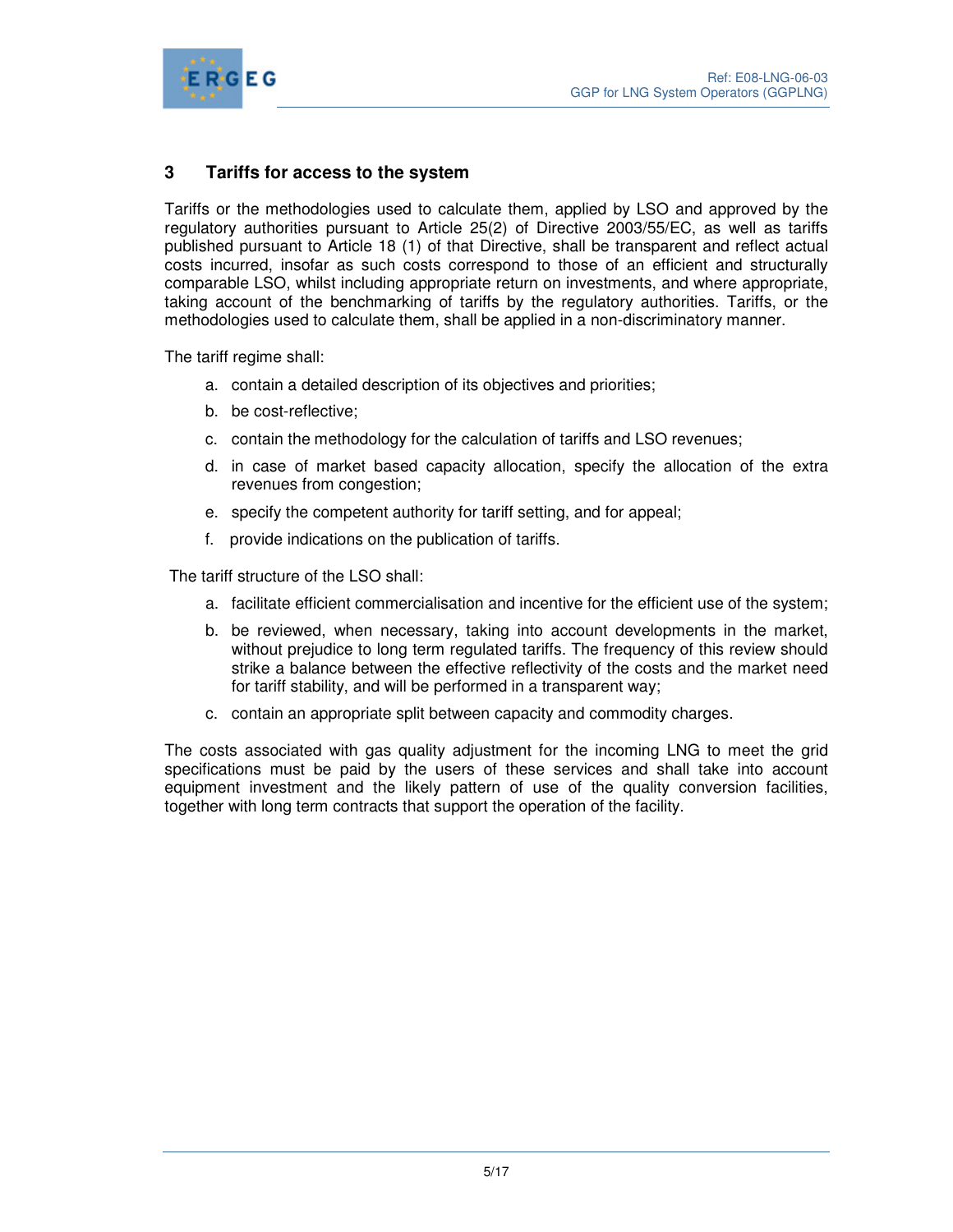

## **4 TPA services**

### **4.1 Roles and responsibilities**

The LSOs shall:

- a. operate and maintain, in coordination with terminal users and interconnected system operators under economic conditions, secure, reliable and efficient LNG facilities with due regard to the environment<sup>3</sup>; in particular, they shall guarantee the contracted firm services and they shall maintain system integrity;
- b. offer all the available capacity not excluded from TPA, pursuant to the Directive 2003/55/EC, to potential and existing network users, including own affiliated companies, under published and equivalent contractual terms and conditions supportive of competition and trade, according to transparent TPA rules set or approved by the relevant national authority;
- c. offer services aiming to accommodate market demand, taking into account the technical capacities of the LNG facility and congestion management procedures;
- d. provide the downstream system operators with the necessary information, in due time and with enough detail, to ensure that the transport and storage of natural gas may take place in a compatible manner with the secure and efficient operation of the interconnected system;
- e. make relevant information public, in particular data on the use and availability of services, in a time frame compatible with the LNG facility users' reasonable commercial needs;
- f. preserve the confidential information; when information concerning the operation or development of the LNG facility is disclosed, it should be done in a nondiscriminatory way, especially with regard to any affiliated company;
- g. establish and implement rules on the use of services offered aimed at facilitating competitive and efficient use of the LNG facility; in particular, to discourage capacity hoarding, maximise the use of available capacity and offer unused capacity;
- h. put relevant IT systems in place that could be easily accessed by the terminal users via agreed interfaces. Through these system, terminal users should be able to access information about the LNG facility. Access to information concerning infrastructure connected to the LNG terminal will be facilitated.

The LSOs, to be able to operate their terminal, can ask the terminal users "inter alia" to:

a. provide the LSO with all the necessary data required to carry out its duties, as specified in the access contract and/or terminal code; especially their nomination program and/or requests for scheduling, as well as rational information to justify divergence from accepted nomination or re-nomination, if it is deemed by the NRA to be transmissible;

 $\ddot{ }$ 

 $^3$ Directive 2003/55/EC, Article 8.1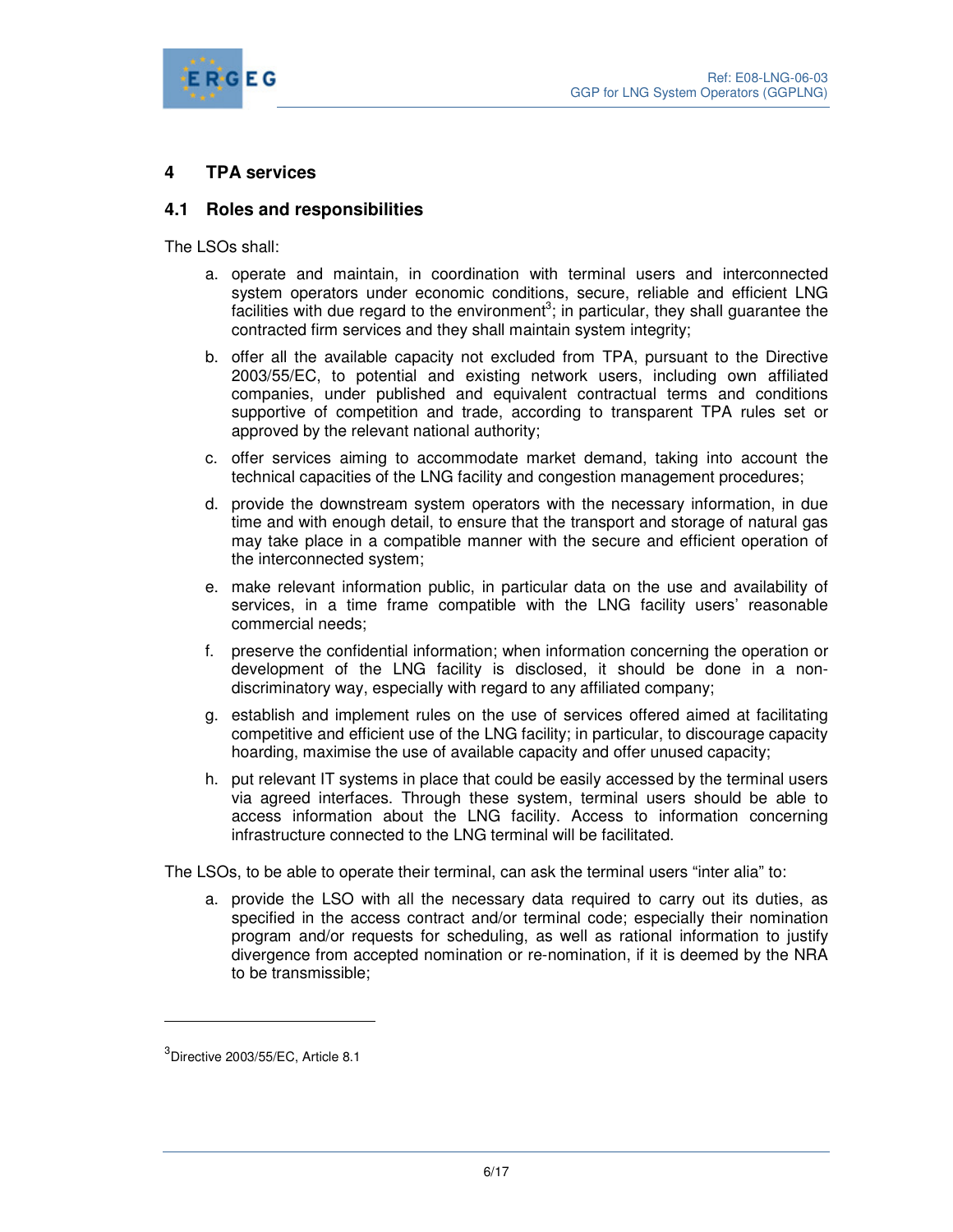

- b. ensure that the LNG unloaded into the LNG facility complies with the quality specifications applicable at the terminal and accept gas emitted from the LNG facility as long as it is in accordance with prevailing contractual specifications, technical rules and procedures;
- c. refrain from distorting or preventing competition on the LNG, gas or capacity markets, for example through capacity hoarding; this provision does not preclude or impact the rules and principles of national and Community competition law;
- d. put the relevant IT systems in place to be able to communicate with the LSO using the IT systems mentioned in §  $6h$ . These IT systems should not be unduly costly or complex to set up and operate, so that it creates a barrier to entry.

Penalties may be established to ensure that the LSOs and the terminal users respect their contractual obligations:

- a. the LSO may be exposed to penalties (such as compensation payment to the terminal users) in the event that it fails to fulfil contractual obligations, as set out in the terminal code/contract;
- b. the terminal user may be exposed to penalties (such as overrun and scheduling charges) as an incentive to ensure they nominate and use capacity consistently with the capacity rights they have procured either on the primary or secondary market.

Where they are established, penalties shall:

- a. be proportionate and designed in a non-discriminatory and transparent manner, based on objective criteria;
- b. not hamper the entry of new participants into the market;
- c. be cost-reflective as much as possible, whilst providing incentives for the appropriate use of capacity.

### **4.2 Necessary TPA services**

The LSO shall offer a menu of services on the primary market, including the following:

- a. standard bundled LNG services that:
	- shall contain, at least, the temporary LNG storage and regasification capacity required to withdraw the shipment.
	- shall be defined, after consultation, taking into account LNG terminal features, market environment and national regulation applicable, according to § 11a especially concerning the flexibility included;
	- may be defined on the basis of the expected vessel size;
- b. non bundled services: the LSO could offer separate services, if available and consistent with the arrangements related to the standard bundled LNG services, for example:
	- reception capacity, comprising ship berthing and unloading;
	- LNG storage capacity;
	- Regasification / send-out.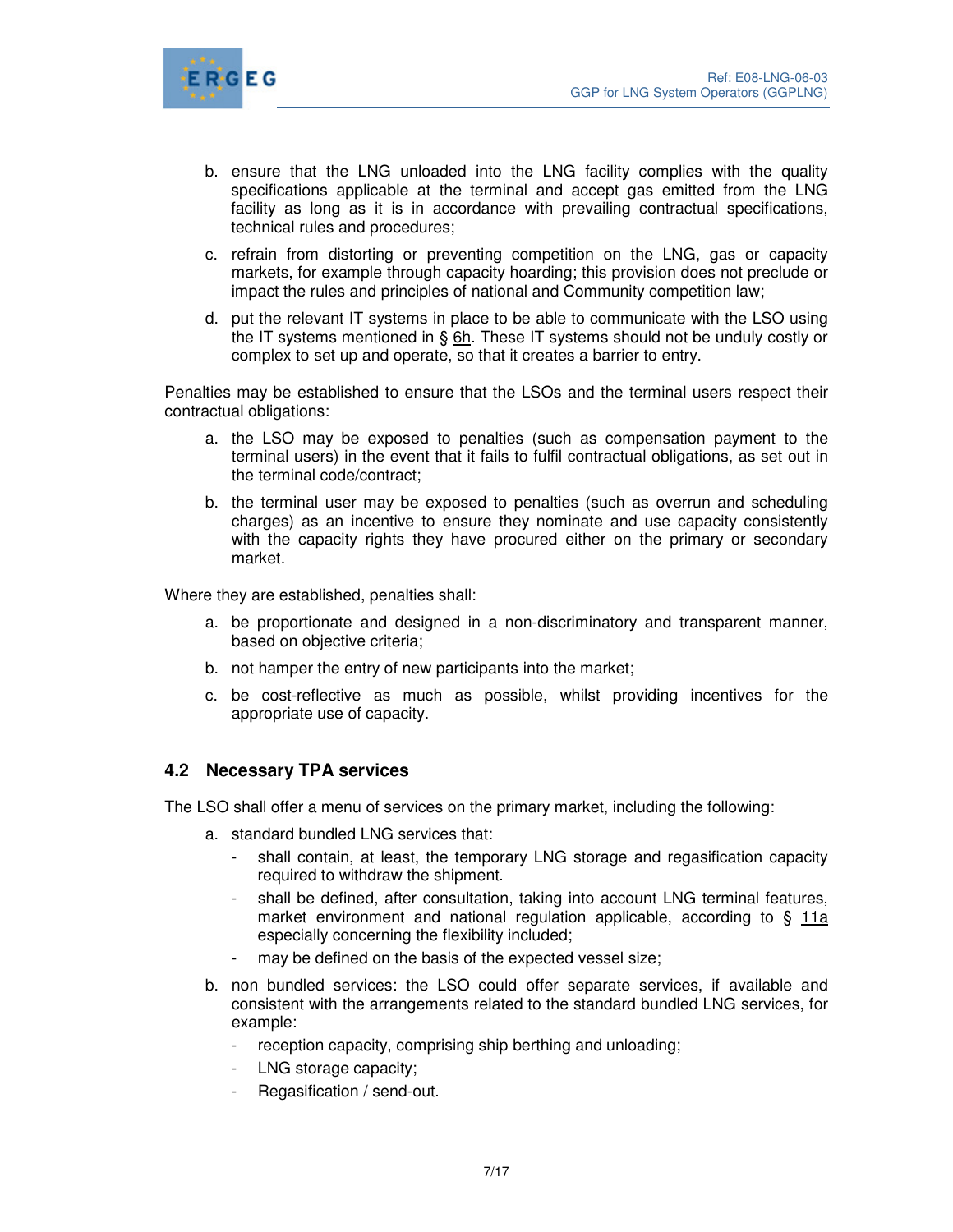

The offer of non bundled services must not act as a barrier to entry or as an obstacle to the efficient use of the terminal's capacity when reducing the amount of standard bundled services offered at the terminal;

- c. in addition to services offered according to 10b, at least the following services could be offered separately, without prejudice of offering them also in a bundled way:
	- loading of LNG trucks;
	- gas quality conversion;
	- ship cooling;
	- ship loading or transfer of LNG between ships;
- d. long-term and short-term services;
- e. firm and, when technically possible according to terminal features and if demanded by the market, interruptible services. The offer of interruptible services should not reduce the amount of firm services.

The services offered by LSOs and the terminal code shall:

- a. be developed with proper consultation with the terminal users and other market participants, supervised by NRAs, in order to meet, as much as feasible, the market demands; such consultations shall be published with all relevant documents on the website and not be limited to negotiations with existing capacity holders or terminal users having applied for capacity; this consultation is made without prejudice to the NRAs powers to approve or to set the service conditions and the terminal code;
- b. take into account the LNG facility's technical constraints and the economically efficient use of the LNG infrastructure. Any limit on the services offered on the grounds of these criteria should be made public and be duly substantiated.

The LSO shall use web-based platforms to provide adequate data to terminal users and simplify transactions by allowing on-line, screen-based (re-)nominations, short-term capacity booking and transfer of capacity rights among users. Alternative tools will be used when approved by the NRA. The LSO shall answer terminal users' applications and make relevant information public, in particular data on the use and availability of services, in a time frame compatible with the LNG facility users' reasonable commercial needs.

Each service shall be described with sufficient detail in order to avoid any misunderstanding, for instance, concerning the priority access to any service (e.g. regasification) in case of conflicting nominations from capacity holders, without prejudice to terminal users right to swap capacity rights.

The terminal code shall describe the tolerance levels applicable to each separate service and the treatment of any overrun.

# **4.3 Other requirements to assure proper TPA services:**

### **4.3.1 Cooperation with interconnected system operators**

LSOs shall cooperate with interconnected system operators aiming at ensuring interoperability between systems. Therefore, LSOs shall make reasonable endeavours to: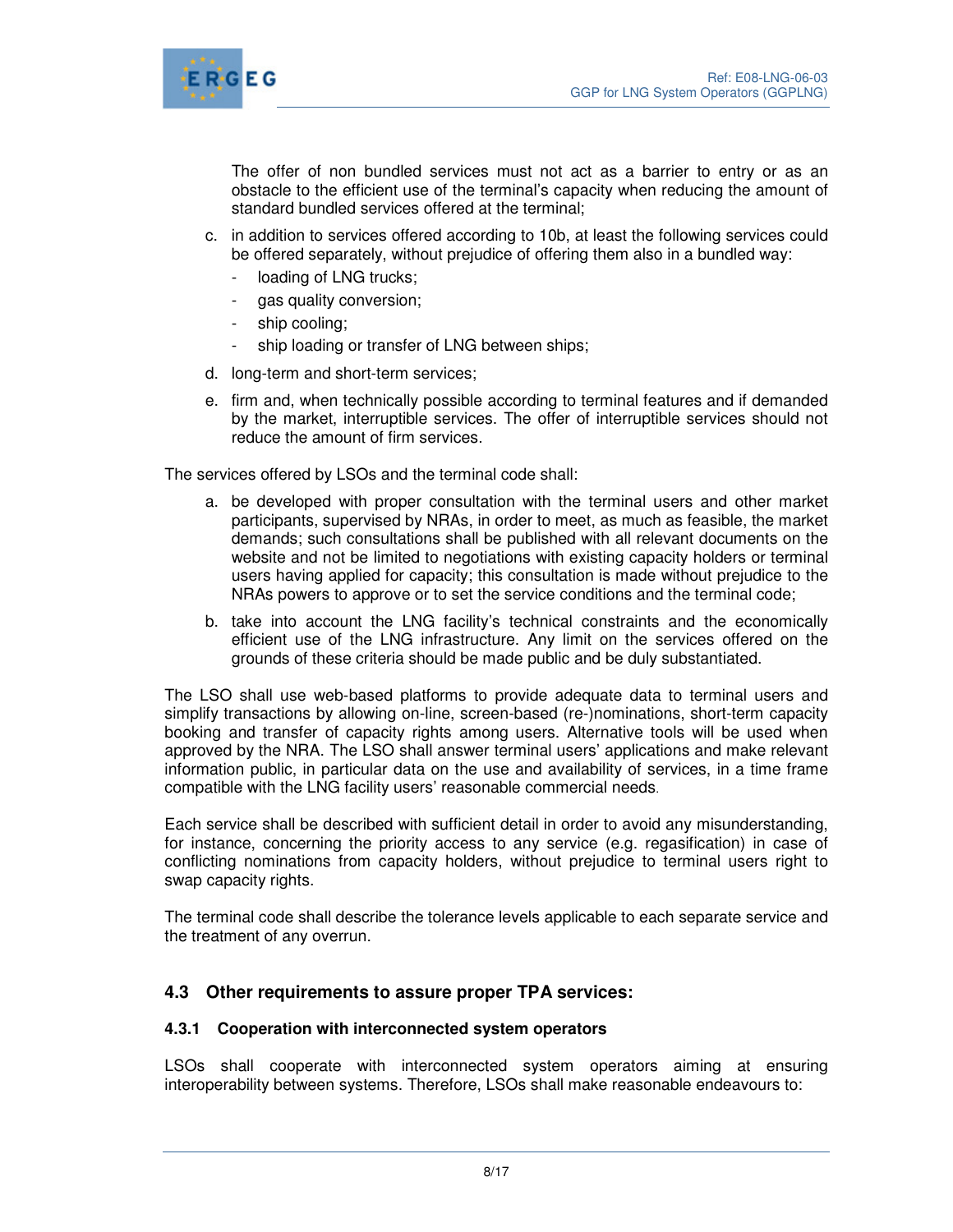

- a. Offer services that are compatible with the use of the interconnected gas transportation systems and facilitate access through cooperation with the transmission system operator; the consistent definitions would include duration of access contracts, quality requirements, tolerance values, thermal year and any others needed for the efficient operation and for the maintenance of system integrity;
- b. render operational procedures compatible with those of interconnected TSOs;
- c. ensure well-matched timing of the procedures for capacity subscription in the LNG facility and in the transmission system, in coordination with TSOs. Users of released standard bundled LNG services at short notice should obtain compatible responses concerning their access to the downstream transport systems;
- d. ensure consistency between the relevant LNG facility's arrangements and the balancing requirements of the interconnected transmission system;
- e. cooperate with the interconnected TSO to ensure that the nominations related to send-out of the LNG facility would not need to be repeated in the downstream transmission network.

Priority terminal access rights may be granted to the downstream transmission system operator for system integrity reasons only, subject to NRA approval

#### **4.3.2 Maintenance and disruptions**

LSOs shall cooperate with interconnected system operators in coordination with the maintenance of their respective facilities in order to minimise any disruption of services to system users and in order to ensure equal benefits with respect to security of supply.

The LSO shall publish at least once a year, by a predetermined deadline, all planned maintenance periods scheduled in the coming year (or for a longer timeframe), that might affect terminal users' rights and the corresponding operational information with adequate advanced notice. This shall include publishing on a prompt and non-discriminatory basis any changes to planned maintenance periods and notification of unplanned maintenance, as soon as that information becomes available to the LSO. During the maintenance period, the LSO shall publish regularly updated information on the details, expected duration and effect of the maintenance.

The LSO shall maintain and make available information concerning the maintenance and disruptions that have occurred upon request, to the relevant national regulatory authority and/or those affected by any disruption

Should difficulties in meeting contractual delivery obligations arise due to system integrity reasons, LSOs should notify terminal users and seek a non-discriminatory solution without delay.

#### **4.3.3 Confidentiality and impartiality**

LSOs should take steps to put in place appropriate NRA approved arrangements ensuring that: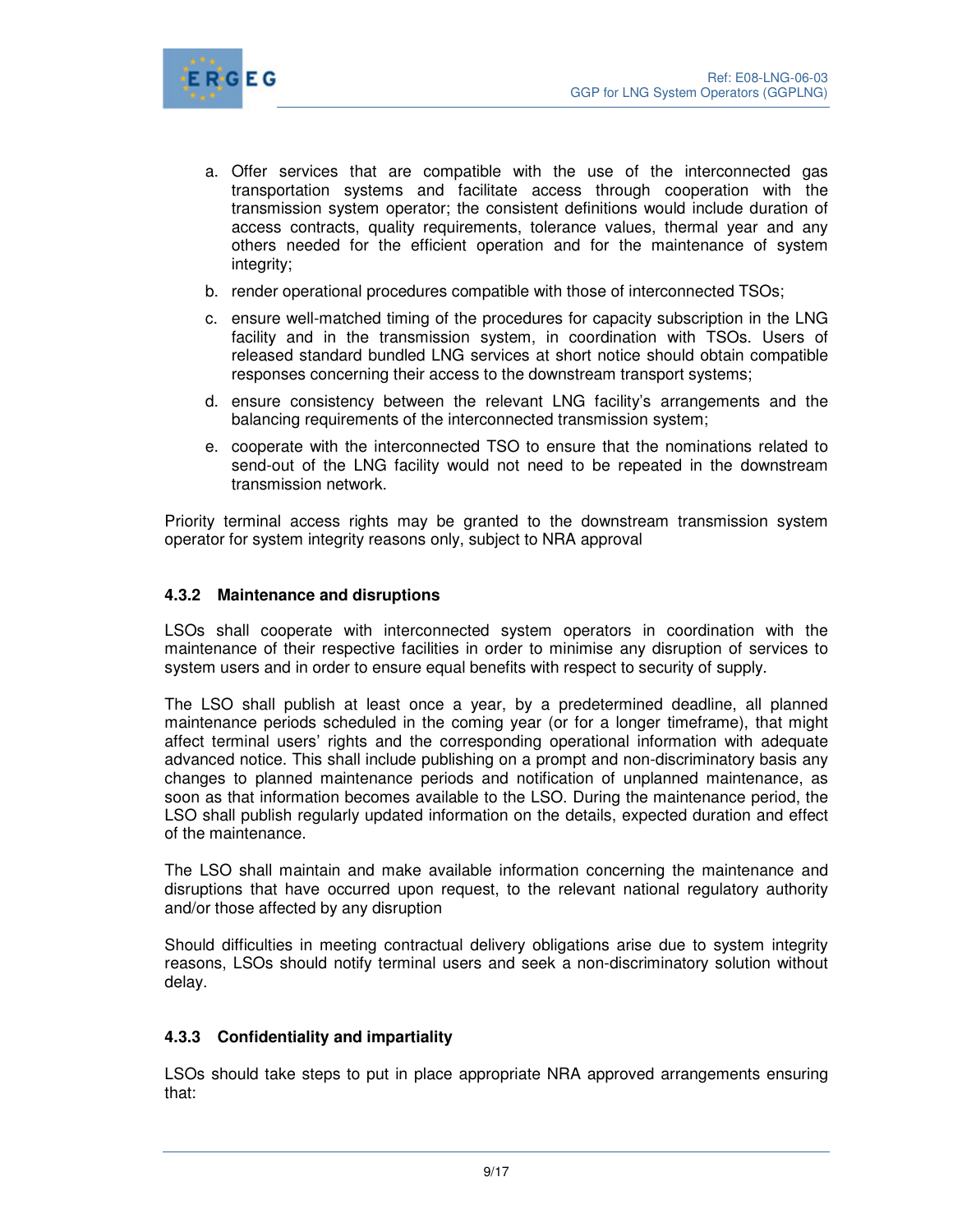

- a. confidential information remains confidential;
- b. no commercially sensitive information available to the LSO, concerning its business shall be passed to other parts of any affiliate of the company in advance of being provided to all market participants; staff working for any affiliate business (e.g. supply) must have no access to information which could be commercially advantageous, such as details on terminal users which is not made available to all market parties. Where the LSO is part of a vertically integrated undertaking, it shall establish a compliance programme covering confidentiality issues, which sets out measures taken to ensure that discriminatory conduct is excluded, and ensures that observance of it is adequately monitored. The programme shall set out the specific obligations of employees to meet this objective. An annual report, setting out the measures taken, shall be submitted by the person or body responsible for monitoring the compliance programme to the NRA and shall be published;

The code of conduct established to guarantee non-discrimination and confidentiality shall at least:

- a. include procedures that the LSOs employees must follow in their contacts with terminal users, either actual or potential; in particular, how to deal with the questions and files of actual or potential users;
- b. include procedures to follow in the case of an infringement of the compliance monitoring programme, whether intentional or unintentional, is detected (including notifications and possible indemnities to interested parties);
- c. include the obligation to report to regulatory authorities any breach of the code of conduct.

If supply and LNG activities are part of an integrated company, regardless of the internal structure of the company, it shall be incumbent upon the companies concerned, upon request of the NRA, to prove an effective establishment of firewalls between the LSO and the natural gas supply branch of the vertically integrated company.

Cost effective solutions should be implemented to ensure that the LSO and the supply business are not located in the same place. The LSO and the supply business should be located in separate buildings, provided such a measure is proportionate.

### **4.3.4 Other operational requirements**

The LSOs will have in place and publicize scheduling procedures for cargoes unloading. These should include at least:

- a. the contractually binding notice periods for using the services (scheduling program, (re)nominations);
- b. the priority rules in case of conflicting nominations by capacity holders.

LSOs will reasonably endeavour to cooperate with each other when putting in place their scheduling procedures in order to make them appropriately compatible, in order to facilitate capacity trading among terminal users and interoperability between European terminals. The LSOs will take the specificities of each terminal and market into account.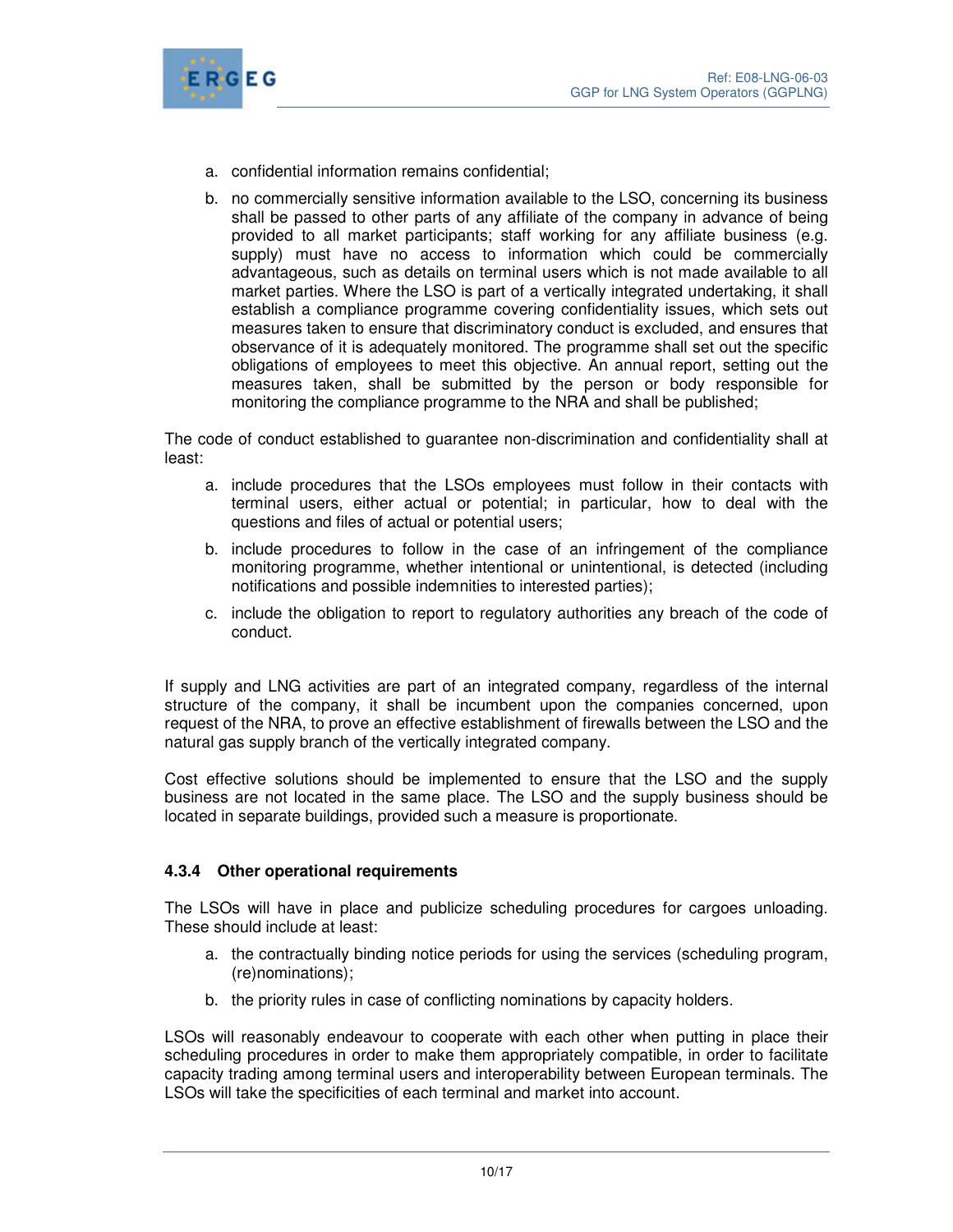

The LSO has the duty to send-out gas that meets the quality requirements set in the terminal code and compatible with the requirements of the downstream system. It must ensure that the quality of the LNG off-loaded meets the requirements of the LNG facility. The LSO should endeavour to accept off-spec gas, making sure that the rights of the other terminal users are safe, and that any additional costs arising from this acceptance fall to the originator, provided that it is shown, through consultation with users, that there is a need for this service and terminal users are willing to pay for it.

In order to guarantee a non-discriminatory procedure for ship access to LNG facilities, the Terminal Code shall:

- a. establish the ship approval procedures on the basis of professional recommendations;
- b. provide a detailed description of the conditions for docking and unloading;
- c. establish a standard of service to define if a vetted ship is compatible with the LNG facility;
- d. require that the LSO shall actively pursue agreements with other LSOs in order to exempt a ship from relevant vetting procedures when it is already accepted by another LSO;
- e. establish clearly the liabilities in case of incidents; the responsibilities must be balanced and reciprocal.

The LSO shall describe the applicable rules with regard to both contractual and extracontractual liability, in such a manner that the liabilities of the LSO and the terminal user are well balanced and reciprocal where relevant. These rules shall consider, with sufficient detail, the following issues: direct and indirect damages, corporal and material damages, liability caps, force majeure, consequences of wrong gas quality, etc.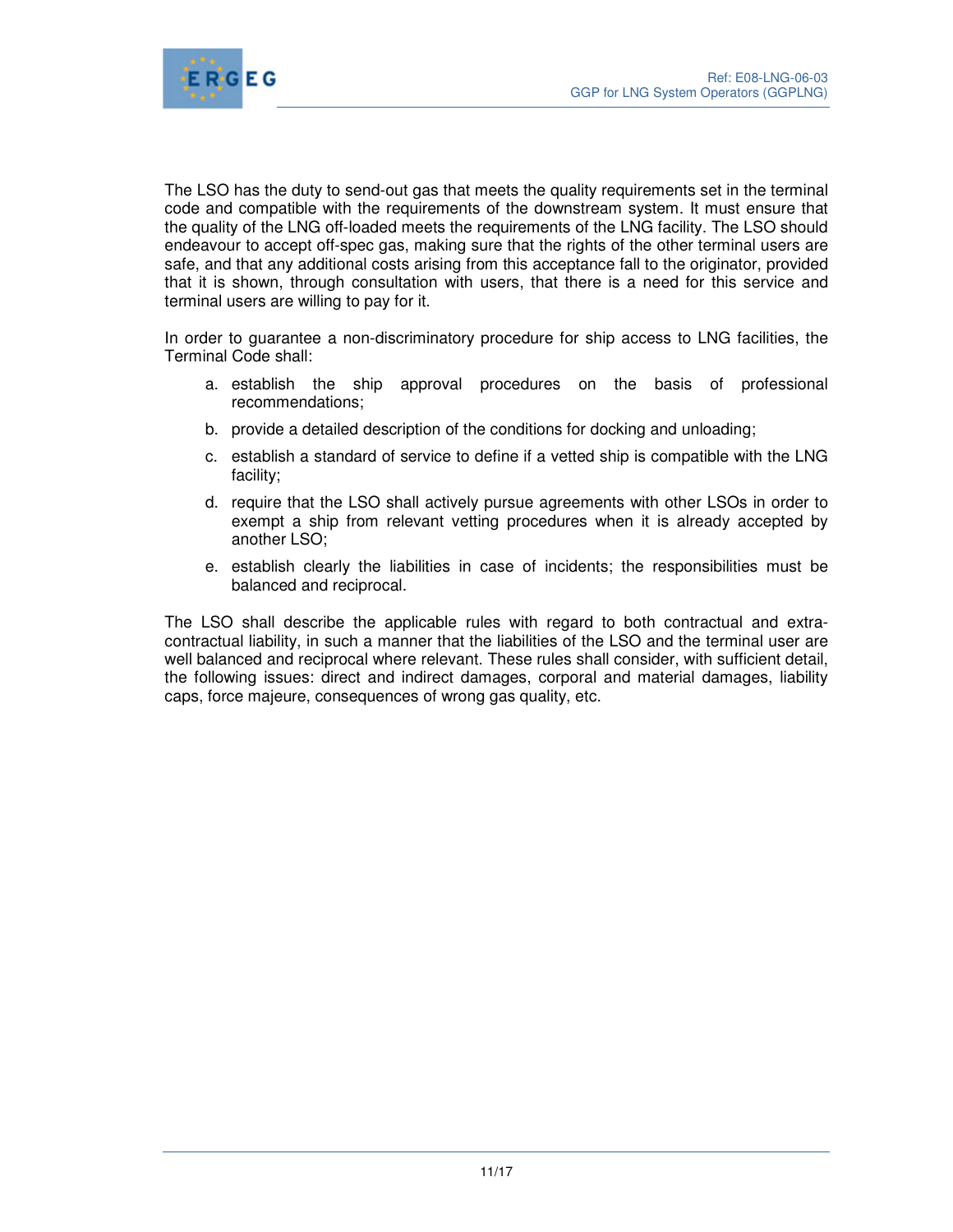

 $\overline{a}$ 

## **5 Capacity allocation and congestion management**

### **5.1 Capacity Calculation**

The calculation methodology of available capacity shall be transparent, shall be published on the LSO's website, shall be approved by the NRA and shall consider separately each service, at least the services mentioned in § 10b.

In calculating the available capacities, the maximum<sup>4</sup> LNG facility capacity shall be made available to the market participants, taking into account system integrity and operation, security of supply standards and the constraints imposed by the downstream network. The calculation of regasification capacity shall take into account the need for back-up units during the planned maintenance or a breakdown.

### **5.2 Principles underlying Capacity Allocation mechanisms and congestion management procedures**

Capacity allocation mechanisms and congestion management procedures shall facilitate the development of competition and liquid trading of capacity. It shall be compatible with the functioning of the wider market, including spot markets and trading hubs, while being flexible and capable of adapting to evolving market circumstances, subject to market consultation (referred in § 11a) and NRA approval.

These mechanisms and procedures shall neither hamper the entry of new market participants nor create undue barriers to market entry. They shall not prevent market participants, including new market entrants and companies with a small market share, from competing effectively. Neither shall they impose thresholds on the amount of booked capacity or long durations for the service contracts, unless these requirements are approved by the NRA.

These mechanisms and procedures shall provide appropriate signals for efficient and maximum use of capacity to foster investment in new infrastructure.

Non discriminatory, transparent, market-based solutions shall be applied, to allocate any primary or secondary capacity. Solutions such as pro-rata mechanisms or 'first-committedfirst-served' may be considered if they ensure equivalence in terms of non-discriminatory and competitive access.

In order to maximize the use of the LNG facility, according to § 10b the LSO might allocate the standard bundled LNG services with a priority over non bundled services.

<sup>&</sup>lt;sup>4</sup> Relevant explanation in the EC Staff Working Document on Art. 5 Regulation 1775/2005, chapter 2.1. (http://ec.europa.eu/energy/gas/legislation/notes\_for\_implementation\_reg\_en.htm)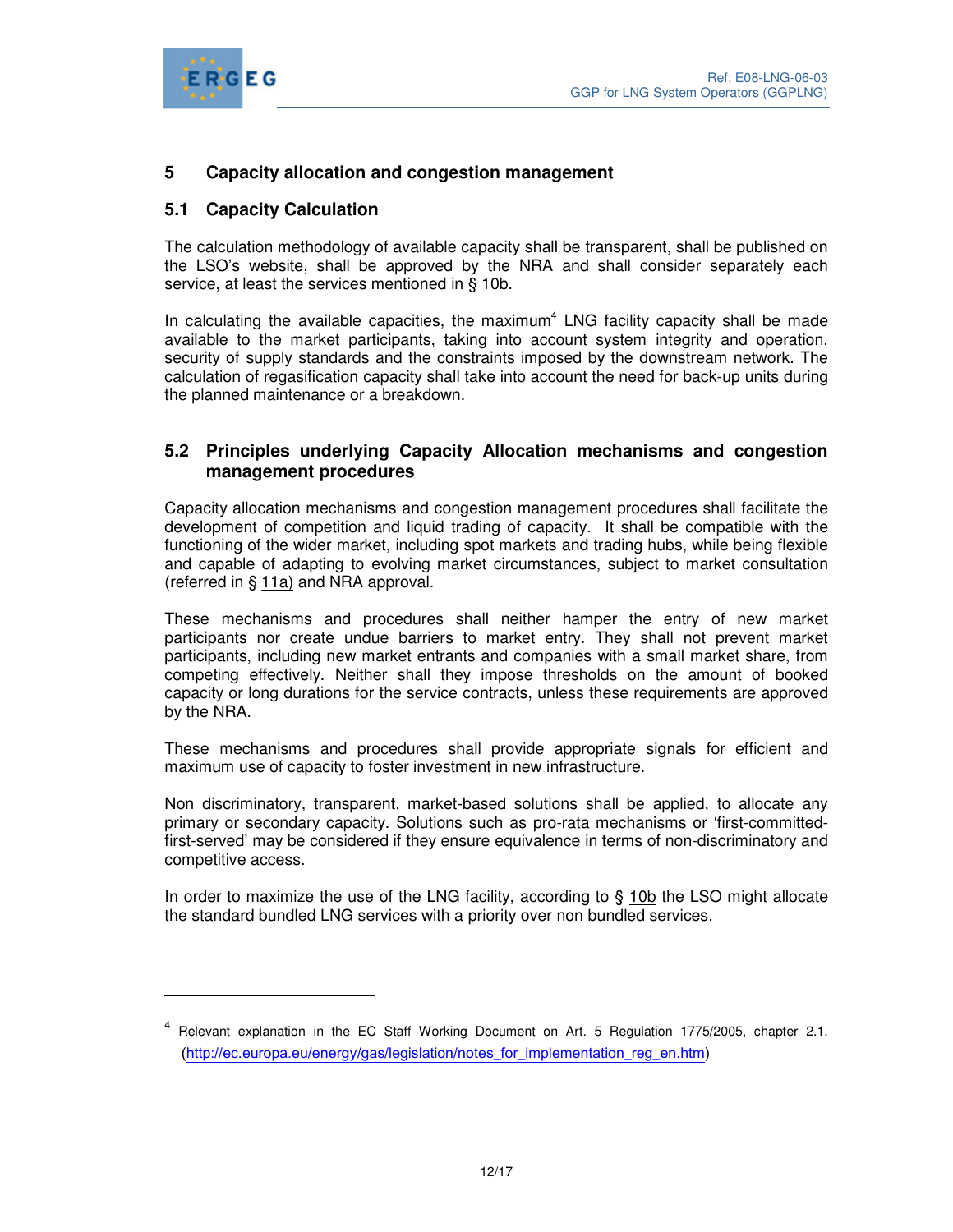

If the LSO denies a capacity, which was marked as available, or if it grants more capacity to a terminal user than what appeared to be available, the LSO shall duly justify the decision to the national regulatory authority.

If the LSO denies a firm capacity because it exceeds the published available firm capacity, this can be considered as duly substantiated refusal, subject to the regulator having approved the calculation method of the published available capacities and congestion management rules have been applied. The terminal user retains the possibility of appeal to the NRA on any decision of the LSO.

## **5.3 Congestion Management**

Whenever the initial holder of a capacity is considered no longer able to use capacity, has not released the capacity himself and there is contractual congestion, the LSO shall offer the corresponding capacity to the market as firm capacity.

The procedures established by the LSO and approved by the NRA to make available unused capacity will never prevent, but instead encourage the holder of capacity to offer his unused capacity on the secondary market at a reasonable price. These procedures shall be described in the terminal code.

### **5.3.1 Reallocation of unused capacity**

At least in the case that short term capacity is scarce on the primary market and that contracted capacity goes unused, unused capacity will be made available on the primary market on a short term basis:

- a. For a particular unloading window to be considered unused because the holder of the capacity has not confirmed its effective use according to Article 2.4 of the Regulation, the notice period (as referred to in  $\S$  24) must be long enough to allow for another terminal user to organize a shipment and short enough to allow a capacity holder to determine the capacity he is not using. Together with the scheduling procedures, the notice period must be submitted to consultation according to § 11a. The notice period shall be defined by the NRA, taking into account the opinion of existing capacity holders and other market participants in the public consultation.
- b. When a particular standard bundled LNG service is considered unused, it will be offered as firm to the market. Once it is no longer possible to buy and nominate an unused standard bundled LNG service, its components can be offered separately as firm services.
- c. The revenues obtained from the utilization of the temporarily released capacity could be used to provide economic incentives to both the primary capacity holder and the LSO.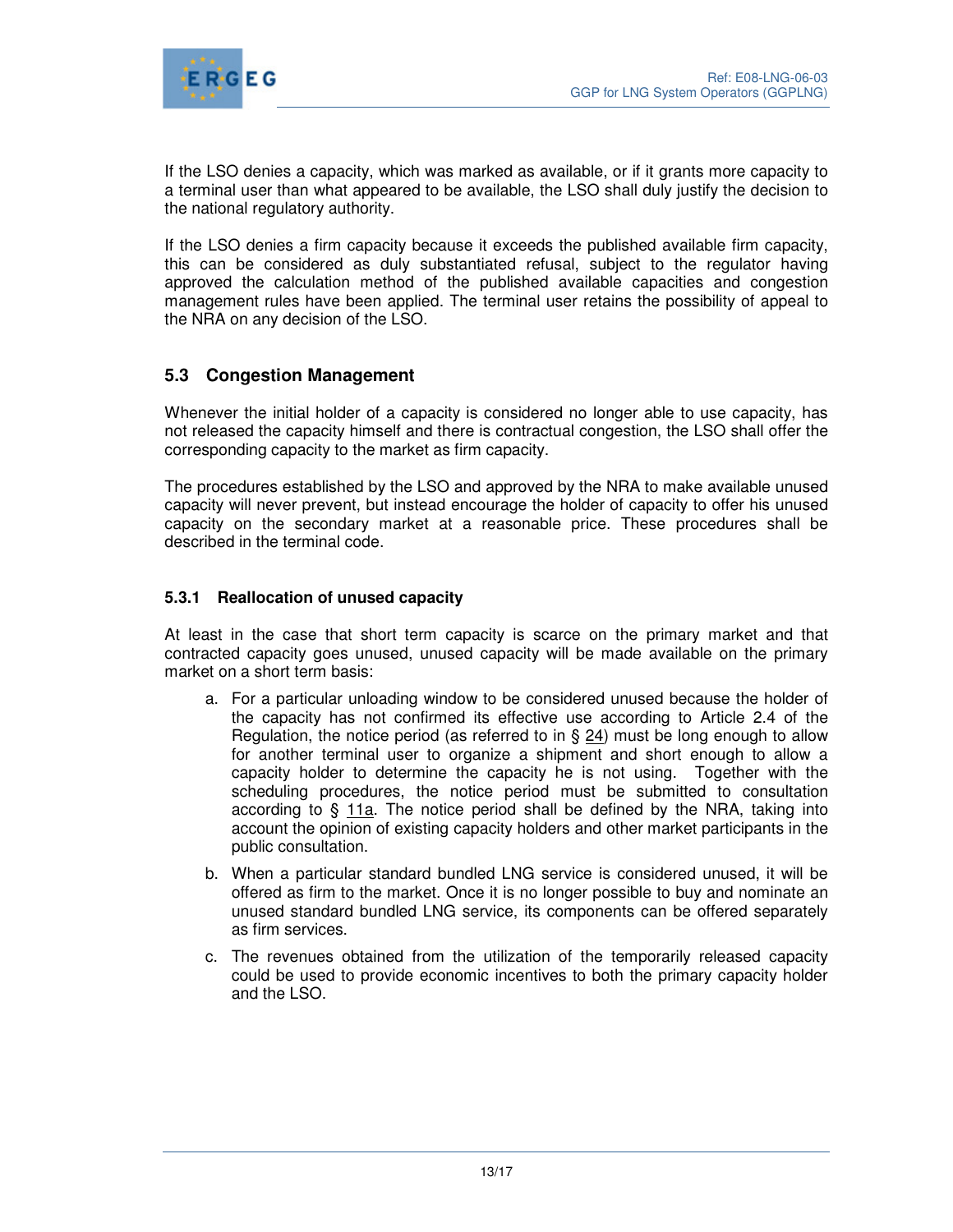



### **5.3.2 Release of systematically underutilized capacity**

Systematic underutilization and capacity hoarding will be defined by the NRA, according to its responsibilities established in art. 25 of the Directive 2003/55/EC, or by the national competent authority.

 In order to release capacity that is being systematically underutilized, according to the principles set out under section 5.2, transparent, non-discriminatory national procedures will be established.

The procedures will describe the respective roles of the LSO, the NRA or any other authority with regard to:

- a. criteria used to evaluate if systematic underutilisation of capacity takes place: it will take into consideration technical features of the LNG terminal, market environment and national regulation in force;
- b. the responsible body for deciding if systematically underutilization of capacity is taking place;
- c. the way the terminal users are consulted, when appropriate;
- d. underutilized capacity to be released;
- e. the responsible body for withdrawing the underutilized capacity;
- f. the appeal procedure.

The holder of capacity could lose his capacity rights, partially or completely, without prejudice of other requisites established by the NRA, for a given period or for the remaining term, when three circumstances converge:

- systematic underutilization of all or part of the allocated capacity;
- contractual congestion on the LNG facility;
- the capacity owner has not sold or offered, in due time and at a reasonable price, the unused capacity and he is unable to justify satisfactorily his behaviour.

Once the capacity is transferred to another user, the initial holder, who is no longer entitled to nominate, must no longer pay for the corresponding capacity, without prejudice to possible fees related to the release mechanism itself.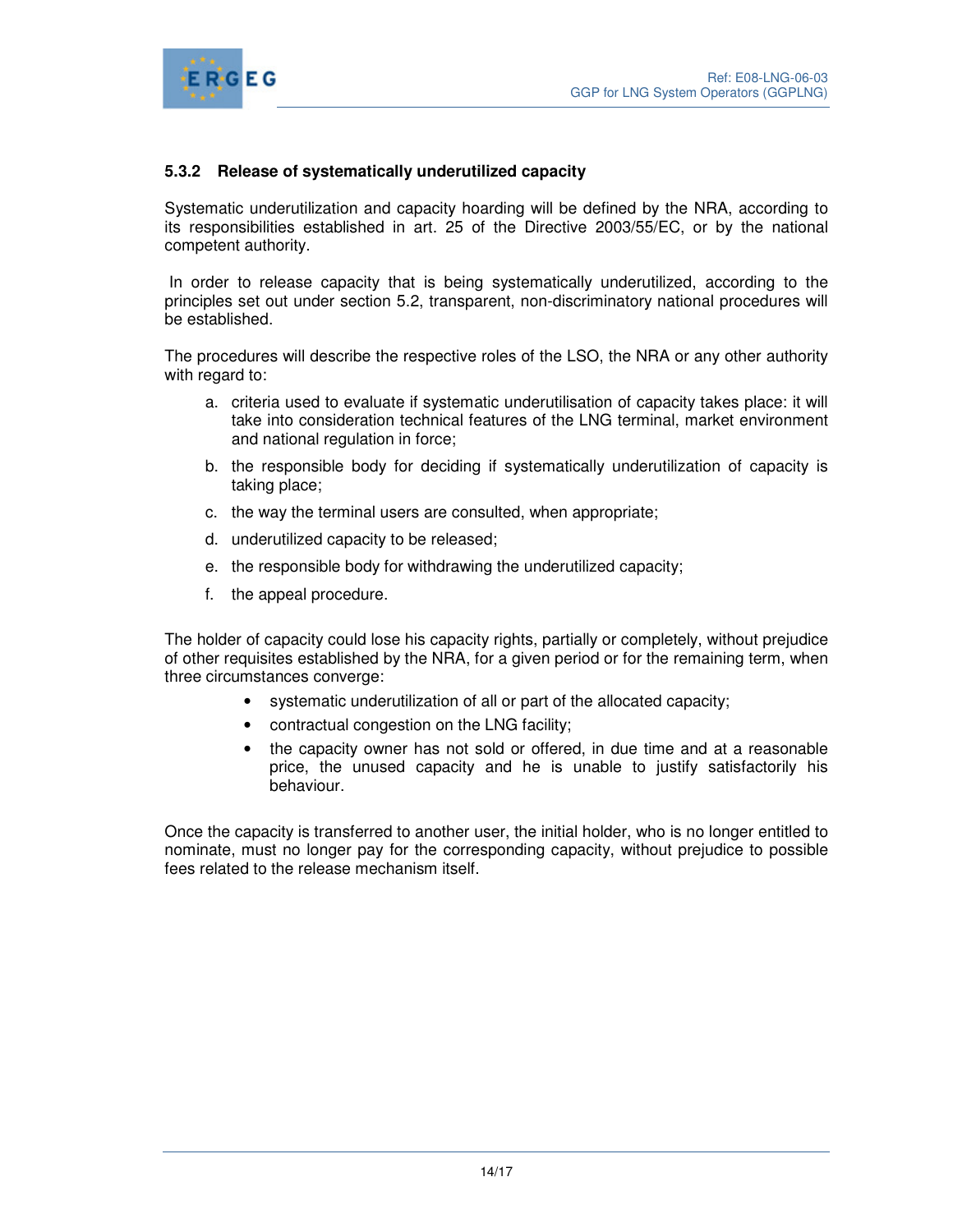

## **6 Transparency Requirements**

LNG system operators shall always disclose the information required in a meaningful, quantifiably clear and easily accessible way and on a non-discriminatory basis, presented in a clear and consistent format, on a standardised, readily accessible and user-friendly platform that is regularly updated, and shall contain the definition of key terms and shall be disclosed, at least, in English.

The following operational information shall be published by the LSO in a user-friendly standardised manner for a given LNG facility, in energy units or/and volume units, according to interoperability criteria:

- a. a terminal code describing all applicable rules and procedures, in particular the provisions required by the present GGPLNG; this includes at least: the main standard conditions for each service outlining the rights and responsibilities of the LSO and every terminal user, capacity allocation mechanisms, congestion management and re-utilization provisions, auction terms (where applicable) and rules applicable for capacity trade on the secondary market, standard procedures for measuring LNG volumes consigned at the LNG facility and gas redelivered to the network, the ship approval (according to § 26), and gas quality requirements;
- b. existing and future LNG terminal capacity, including the operation starting date for the new capacities, and contracted and available LNG facility capacity (firm and interruptible when applicable) for the services provided. This information must be provided on a numerical basis on a regular and rolling basis, separately for the different services referred to in  $\S$  10. Also they shall make public the amount of gas in storage, inflows and outflows. The information shall be updated at least every day;
- c. the evolution of the contracted capacity, over the period until the expiry of the last contract; this information should take into account the expiry date of all contracts and be updated each time a service of more than one month's duration is contracted;
- d. short-term available capacity and/or spot services<sup>5</sup>, which should be updated with the appropriate periodicity;
- e. historical maximum and minimum monthly capacity utilisation rates and annual average flows for the past three years on a rolling basis, up to the preceding month;
- f. appropriate instruments to make bookings on a short-term basis;
- g. maps indicating the location of its LNG facility, a description of its infrastructures and the connection points of the LNG facility with downstream infrastructure;
- h. updated maintenance plans.

 $\overline{a}$ 

i. cooperation/coordination agreements with other operators.

<sup>&</sup>lt;sup>5</sup> This was previously stated in the Guidelines on calculation methodologies and transparency requirements with regard to available capacities of gas transmission, LNG and storage facilities, which were approved in the conclusions of the 5th Madrid Forum on February 2002.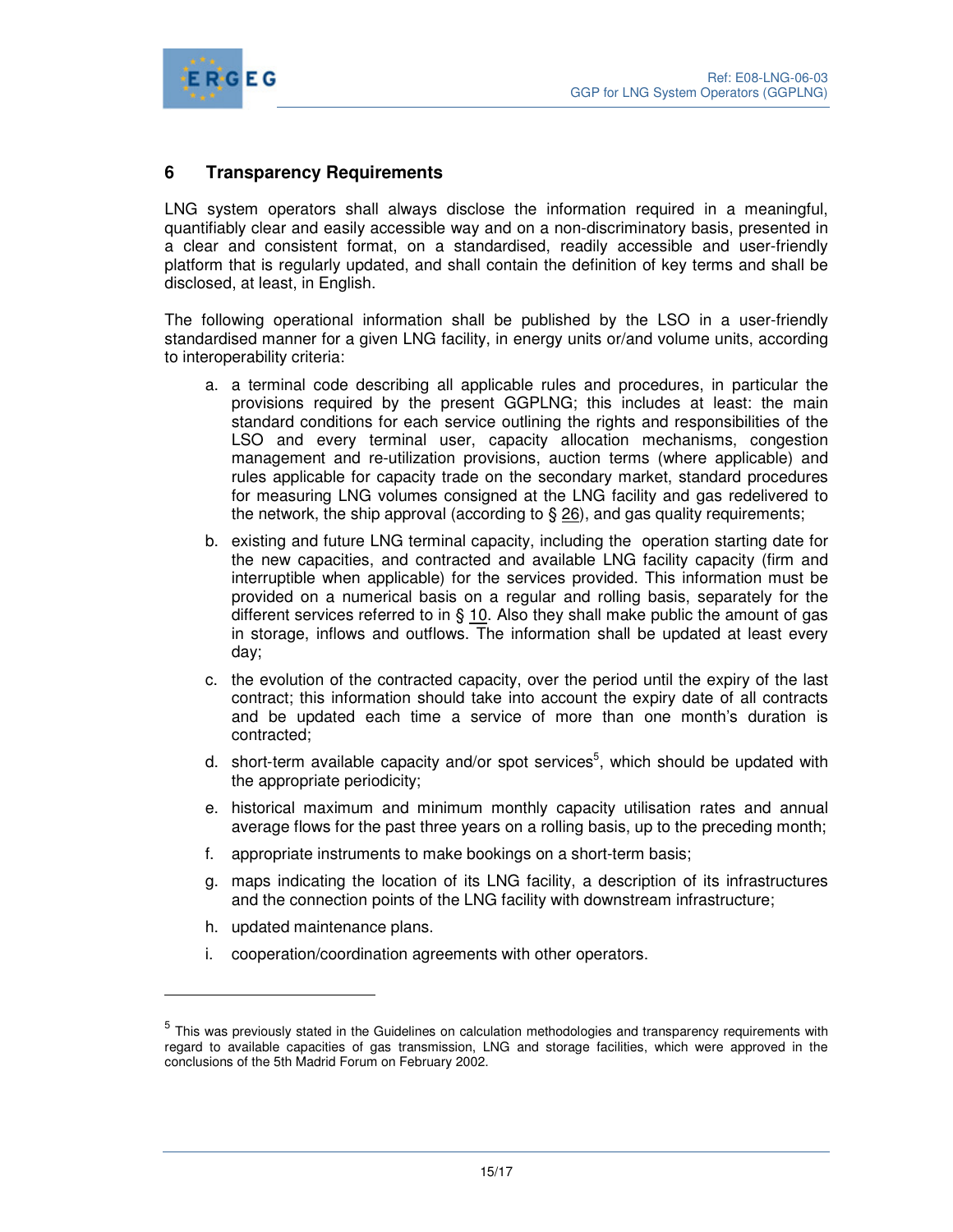

The following commercial terms shall be published by the LSO on the Internet:

- a. tariffs and tariff methodologies for each service offered shall be published ex ante; the tariff methodology specifying the overall regulatory involvement in tariff setting and including, subject to the NRA's decision, inter alia, the definition of the regulatory asset base, the asset valuation, the depreciation principles applied, the methodology followed to calculate the rate of return and current value, the incentive schemes, the indexation of tariffs or principles for tariff variations;
- b. if applicable, the rules and the charges applicable to penalties from terminal users and compensation payments from the LSO to terminal users;
- c. user-friendly instruments for calculating charges for a specific service (e.g. a tariff calculator);
- d. standard service contracts and other relevant documents.

When possible, data will be released in the formats most suitable to allow terminal users to work with the data.

Terminal users shall be advised about the type of circumstances that could affect the availability of contracted capacity. The potential risks that could affect the level of firmness of firm capacity rights (e.g., unforeseen demand during maintenance periods, late arrival of cargo due to "force majeure" events, etc.) shall be identified and made public for the users. The determinants of interruption of interruptible services must also be described.

Non-confidential information must be provided promptly and within the same time scale to all users and on a non discriminatory basis.

The terminal users shall not be charged for information requests and transactions associated with their contracts according to standard rules and procedures.

The information specified above will be published in a timely manner in the national language and in English.